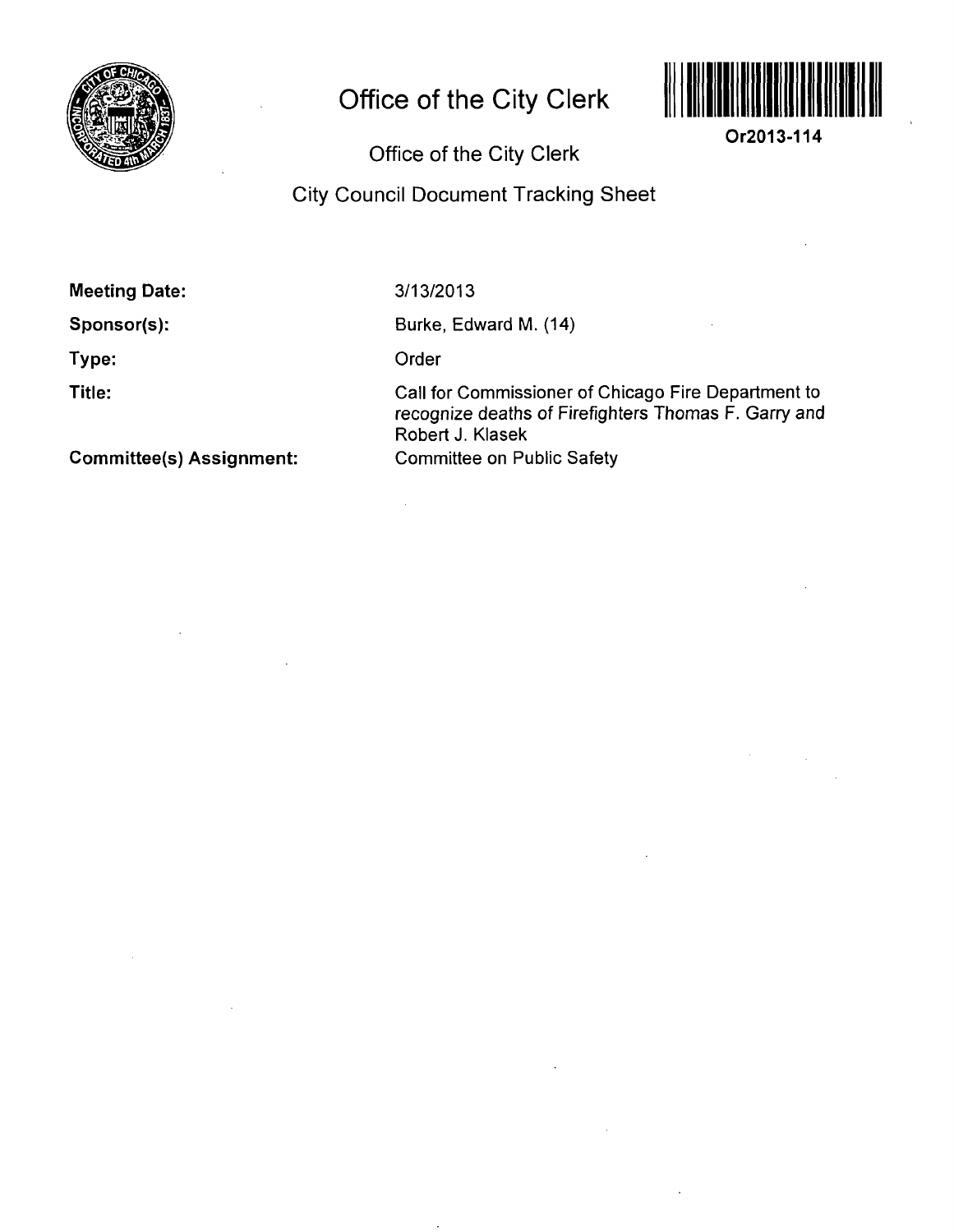## **ORDER**

WHEREAS, at 4:14 p.m. on May 19, 1934, Engine Company 59 responded to a fire at the Union Stock Yards on Chicago's south side; and

WHEREAS, when Engine 59 arrived on the scene, the blaze was so substantial that the firefighters abandoned their engine as it was being destroyed by flames; and

WHEREAS, after 14 alarms had sounded, 103 companies comprised of 103 pumpers and 22 trucks arrived to battle the persistent flames; and

WHEREAS, approximately 2,200 Chicago and suburban firefighters reported to battle the fire, deploying nearly five-sixths of the Chicago Fire Department's equipment; and

WHEREAS, during the fire, Company 59's quarters were destroyed and those firefighters were commanded to report to Company 39 (1618 West  $33<sup>rd</sup>$  Street); and

WHEREAS, through the heroic efforts of the firefighters, approximately four hours after the initial alarm had sounded, the flames that once covered an estimated eight city blocks were reduced to almost nothing; and

WHEREAS, nearly 150 families became homeless as the result of the fire; and

WHEREAS, at one point during the battle, the fire became so large that passengers on a United Airlines plane flying over South Bend, Indiana, located 95 miles away from Chicago, noticed the clouds of smoke covering the city; and

WHEREAS, during the fire, firefighters became extremely dehydrated and overheated; and

WHEREAS, the firefighters began to drink polluted water from a 2,000,000 gallon reservoir that was not normally used for drinking; and

WHEREAS, seventy firefighters would become very ill, many of whom contracted typhoid fever; and

WHEREAS, firefighter Thomas F. Garry fought the Union Stock Yards fire as a member of Engine 88; and

WHEREAS, firefighter Garry entered the Chicago Fire Department on November 19, 1917;and

WHEREAS, firefighter Garry died from typhoid on October 25, 1934 at the age of 45, five months after drinking the polluted water at the Stock Yards; and

 $\mathbf{1}$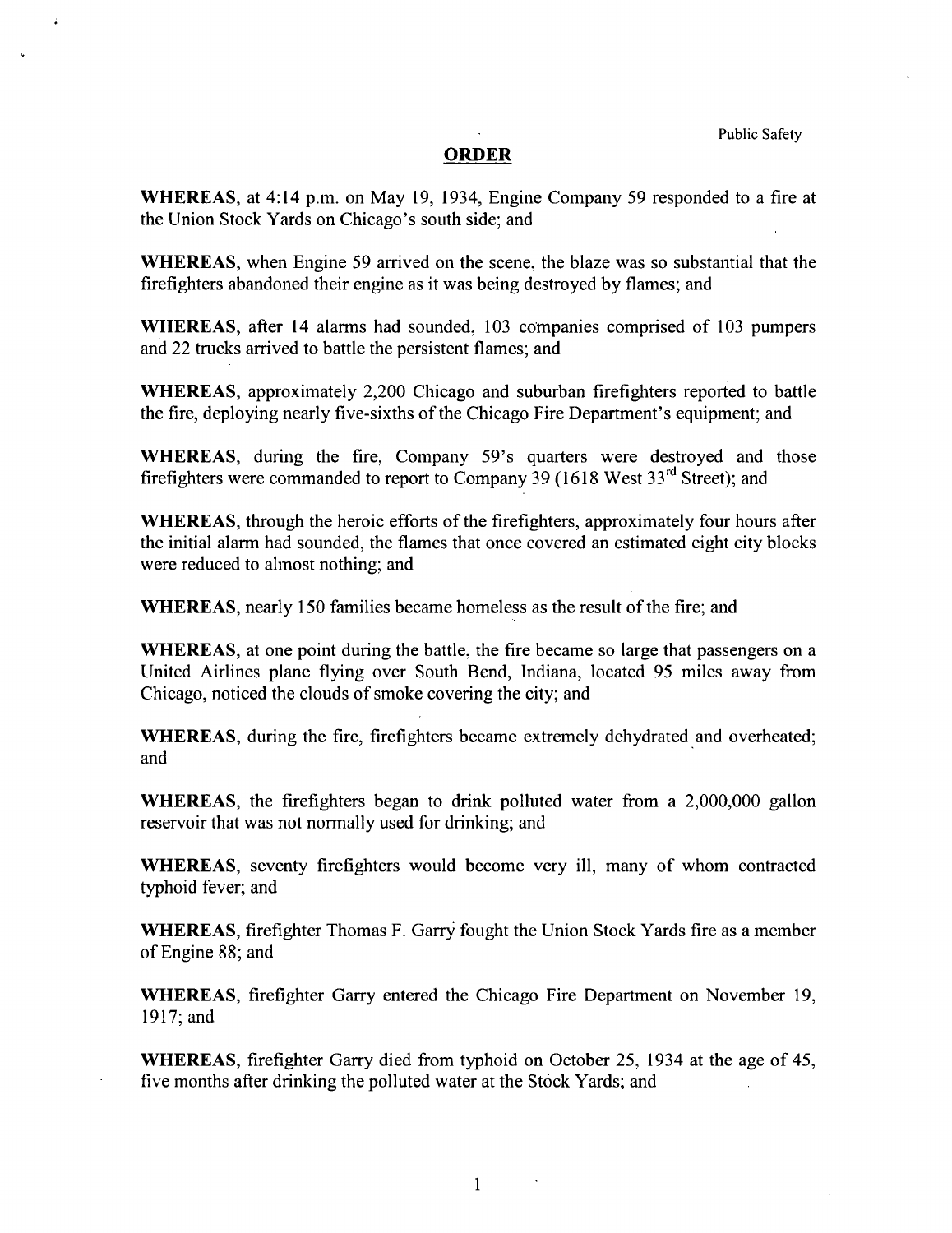WHEREAS, firefighter Garry was widowed at the fime of his death and left behind five children; and

WHEREAS, firefighter Garry's grandson is James T. Joyce, who served as the Commissioner of the Chicago Fire Department from 1999 until his retirement in 2004, following 34 years of service to the residents of Chicago as a member of the Chicago Fire Department; and

WHEREAS, firefighter Robert J. Klasek fought the Union Stock Yards fire as a member of Truck 8; and

WHEREAS, firefighter Klasek entered the Chicago Fire Department on April 27, 1928; and

WHEREAS, firefighter Klasek died from typhoid on December 6, 1934, seven months after drinking the polluted water at the Stock Yards; and

WHEREAS, firefighter Garry and Firefighter Klasek are not included among the 558 members of the Chicago Fire Department who made the ultimate sacrifice; NOW THEREFORE

## **BE IT ORDERED BY THE CITY COUNCIL OF THE CITY OF CHICAGO:**

That the Commissioner of the Chicago Fire Department is hereby ordered to recognize the deaths of Firefighter Thomas F. Garry and Firefighter Robert J. Klasek as line of duty deaths attributed to their service in combating the Union Stock Yards Fire of May 19, 1934 and to honor their sacrifices with all appropriate tributes and commemorations.

Edward M. Burke Alderman, 14th Ward